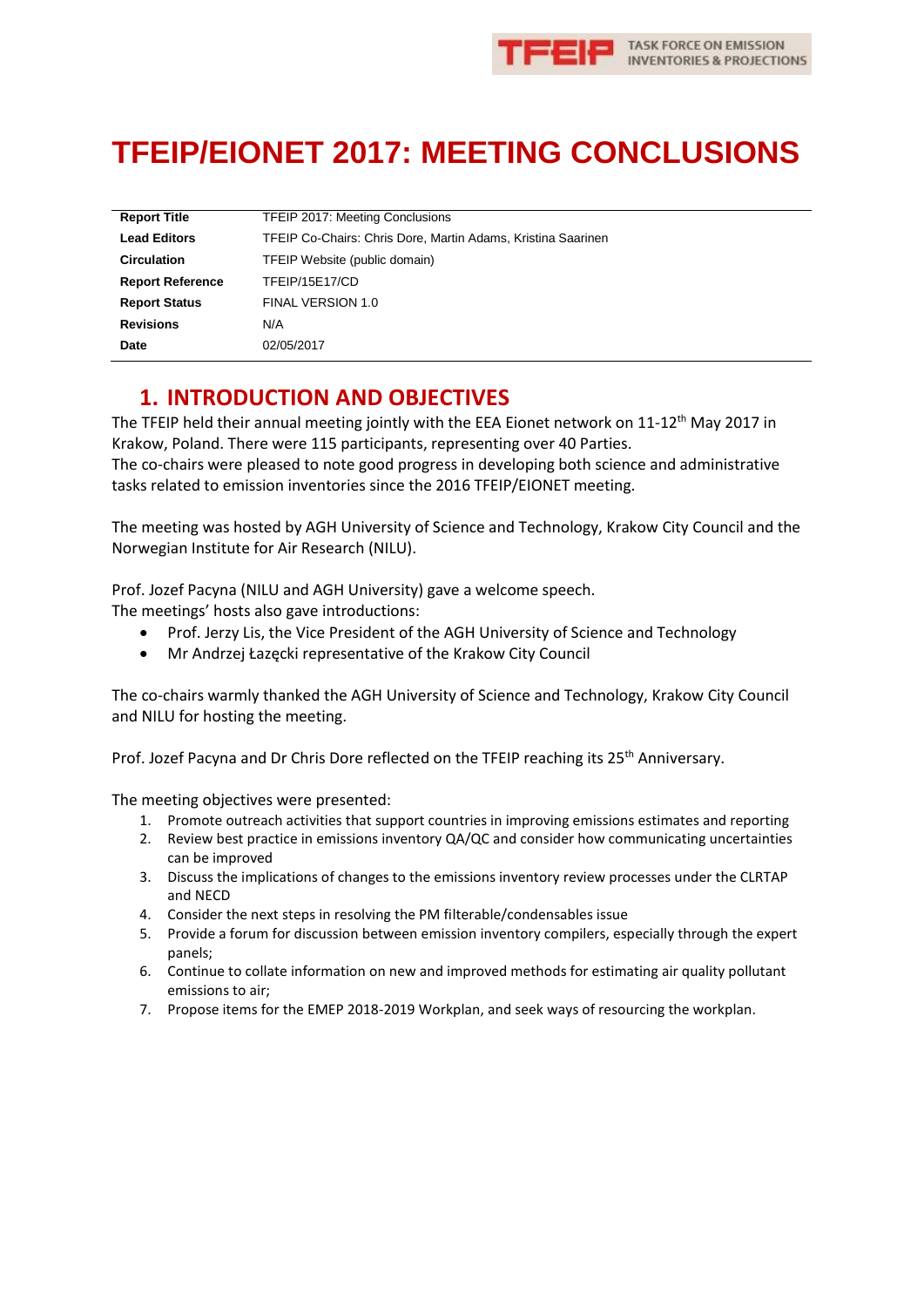

### **2. ANNUAL REPORTING AND UN/ECE DEVELOPMENTS**

Alina Novikova (EMEP Secretariat) provided an update on activities within the different bodies of the Convention, including the Scientific Assessment Report, capacity building activities and outreach activities.

Chris Dore (UK) presented information on activities within the LRTAP Convention, and in particular the input of the TFEIP to the EMEP Steering Body and Executive Body meetings across 2016 and 2017. Items of particular relevance (such as the TFEIP workplan) are detailed in following sections.

Katarina Mareckova (CEIP) showed an overview of results from the latest reporting cycle. More IIRs are being reported, and data quality is considered to be improving, but there is still progress needed.

Martin Adams (EEA) provided a summary of the 2016 update to the EMEP/EEA Guidebook, and activities since the update, including the availability of a new online viewer for Guidebook emission factors.

### **3. NECD AND THE REVIEW OF EMISSIONS INVENTORIES**

Peter Meulepas (EC) presented information on the new EU NECD, and in particular presented an options paper highlighting opportunities to potentially streamline emission inventory review activities under the NECD and CLRTAP, which could create an opportunity to reduce the work load in the CLRTAP review (Parties, CEIP)..

The TFEIP considered the numerous options for aligning/streamlining/merging review activities under the NECD and the CLRTAP.

- 1. **Independent, but Aligned:** The TFEIP agreed that there was a need to ensure aligned guidance for the two review processes. However, retaining a second independent review process for EU Member States under the CLRTAP was considered to be important, to help ensure that findings from one review process were not merely repeated by a second review team.
- 2. **Added Burden:** Whilst this would lead to an added burden on EU Member States that would be subject to two review processes for the main pollutants every 5 years, the current frequency of review under CLRTAP (only once every 5 years) was not considered to be overly demanding for **Parties.**
- 3. **Implementation Committee:** It was recognised that while the intention of the new 'technical corrections' process defined in the 'Methods and procedures document'( $1$ ) is to support Parties and EMEP in a capacity building perspective, such information should where relevant also support the work of the CLRTAP Implementation Committee.
- 4. **EMEP Steering Body Meeting:** The TFEIP recommended further discussion of the EU paper during the next EMEP Steering Body Meeting.

# **4. MEETING OF TFEIP EXPERT PANELS**

### **The Projections Expert Panel met in Plenary**

The following presentations were given:

-

- 1. The new requirements from the EC for MS to report air quality "control programmes" were presented by Melanie Hobson (UK).
- 2. An overview of the new air pollution programme in France was presented by Nadine Allemand (France).
- 3. Emission projections for the Netherlands were presented by Benno Jimmink (Netherlands).

 $1$  Emission review guidelines for the technical review of air pollutant emission inventories reported under the Convention and its **Protocols**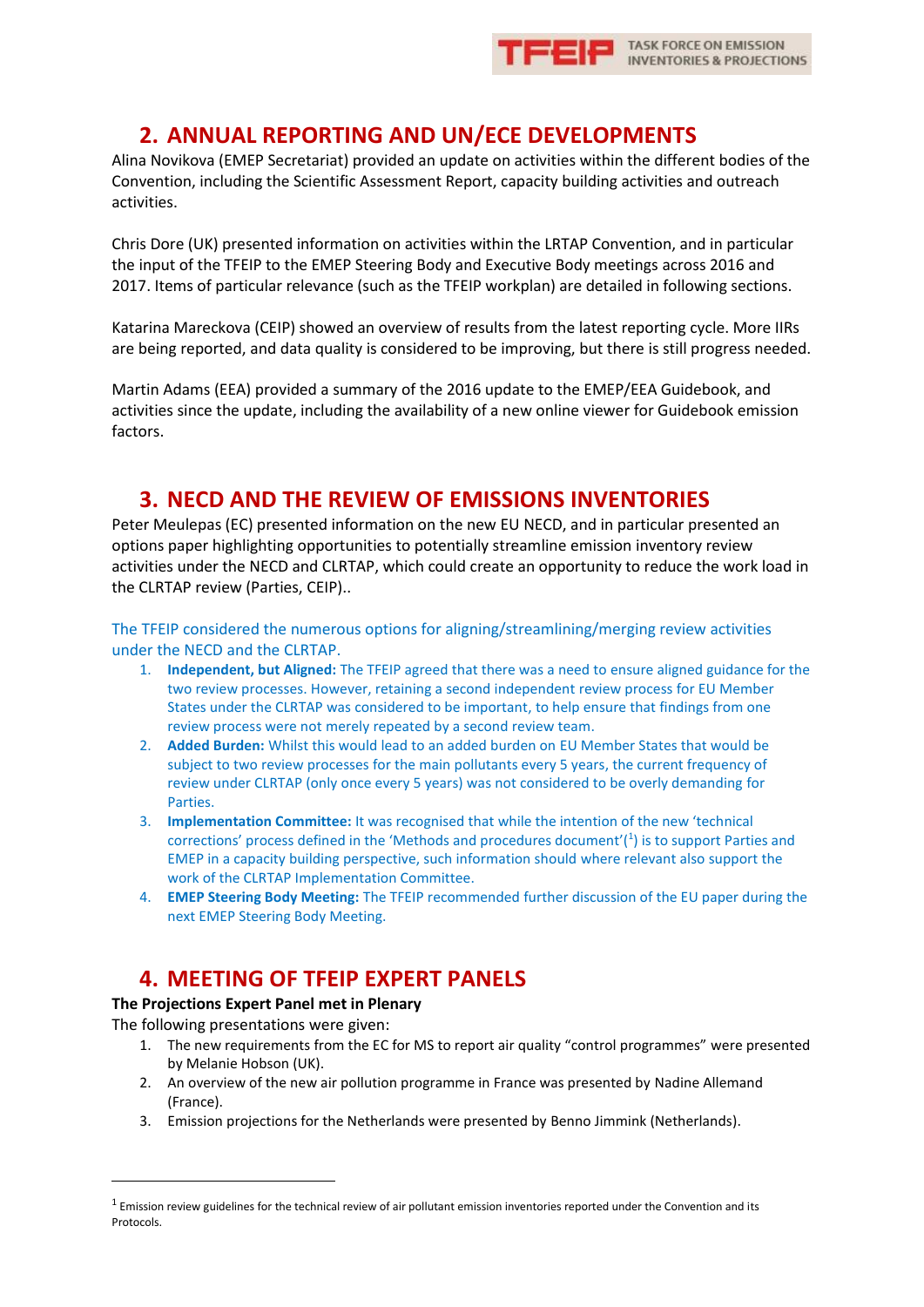

#### **Combustion and Industry:**

- 1. The Guidebook chapter on "small-scale combustion" was discussed.
- 2. IVL presented new emission factors for residential wood combustion resulting from the Nordic SLCP project.
- 3. Estonia presented a project where they have updated emission factors in their inventory for domestic combustion based on new measurements.
- 4.
- 5. A gridding module for the spatial distribution of residential emissions was presented by the JRC.
- 6. New information from Concawe on emission factors of heavy metals from refineries was discussed.

The updated "Tier 1.5" methodology and Guidebook chapter for emissions from domestic combustion was accepted by the expert panel for incorporation into the Guidebook, subject to inclusion of several final corrections.

It was agreed that the newly available information from Concawe would be made available through the expert panel website and will inform a future update of relevant Guidebook chapters.

#### **Agriculture and Nature:**

The UNFCCC Guidelines are being updated, and Barbara Amon (Germany) will be lead author for selected agriculture chapters. This will ensure good co-ordination between the UNFCCC Guidelines and the EMEP/EEA Guidebook, which is particularly relevant for  $N_2O$ ,  $NH_3$  and NOx in the agriculture sector.

Nick Hutchings (Denmark) and Barbara Amon (Germany) led discussion on the following Guidebook chapters/methodologies:

- 1. NH3 from mineral fertilisers: The methodology for the 2016 version of the Guidebook has been finalised.
- 2. Growing crop and crop residues: The methodology proposed for the 2016 version of the Guidebook was rejected. Emissions from growing crops is not reported consistently across countries, and dialogue with several stakeholder groups is needed, particularly because there is limited scientific information available.
- 3. Indirect emissions: It was noted that only the agriculture sector considers indirect emissions, and whilst this component from other sources would be small, it is an inconsistency in the emissions inventories.
- 4. Anaerobic digestion: The methodology for the 2016 version of the Guidebook has been finalised.
- 5. Emissions from anaerobic digestion: New information is available to allow a future update of the Guidebook methodology.
- 6. Emissions from manure management: It was agreed that reviewing the current literature to update NH<sup>3</sup> emission factors from livestock and manure management was a high priority.

The following presentations were also given:

- 1. Anaerobic digestion in Germany: The methodology used for estimating emissions from Anaerobic Digestion in Germany was presented by Sebastian Wulf (Germany).
- 2. Ammonia emissions from Anaerobic Digestion in the UK and potential mitigation options, presented by Sam Tomlinson (UK) & Mariana Ghosh (UK).
- 3. Emissions of POPs in Agriculture, presented by Ulrike Döring (Germany). The expert panel agreed that the guidebook chapters on POPs emissions in Agriculture require updating.

#### **Transport and Mobile Machinery:**

Presentations were given on:

- 1. UK Shipping Emissions Improvements work, presented by Yvonne Pang (UK)
- 2. Updates on the Aviation Chapter of the Guidebook, presented by Robin Deransy & Mark Whiteley (Eurocontrol)
- 3. COPERT 5: Status and New Road Transport Guidebook Chapter, presented by Leon Ntziachristos (ETC)

The Guidebook chapter on road transport was discussed, and accepted subject to Parties providing final comments within two weeks from the meeting.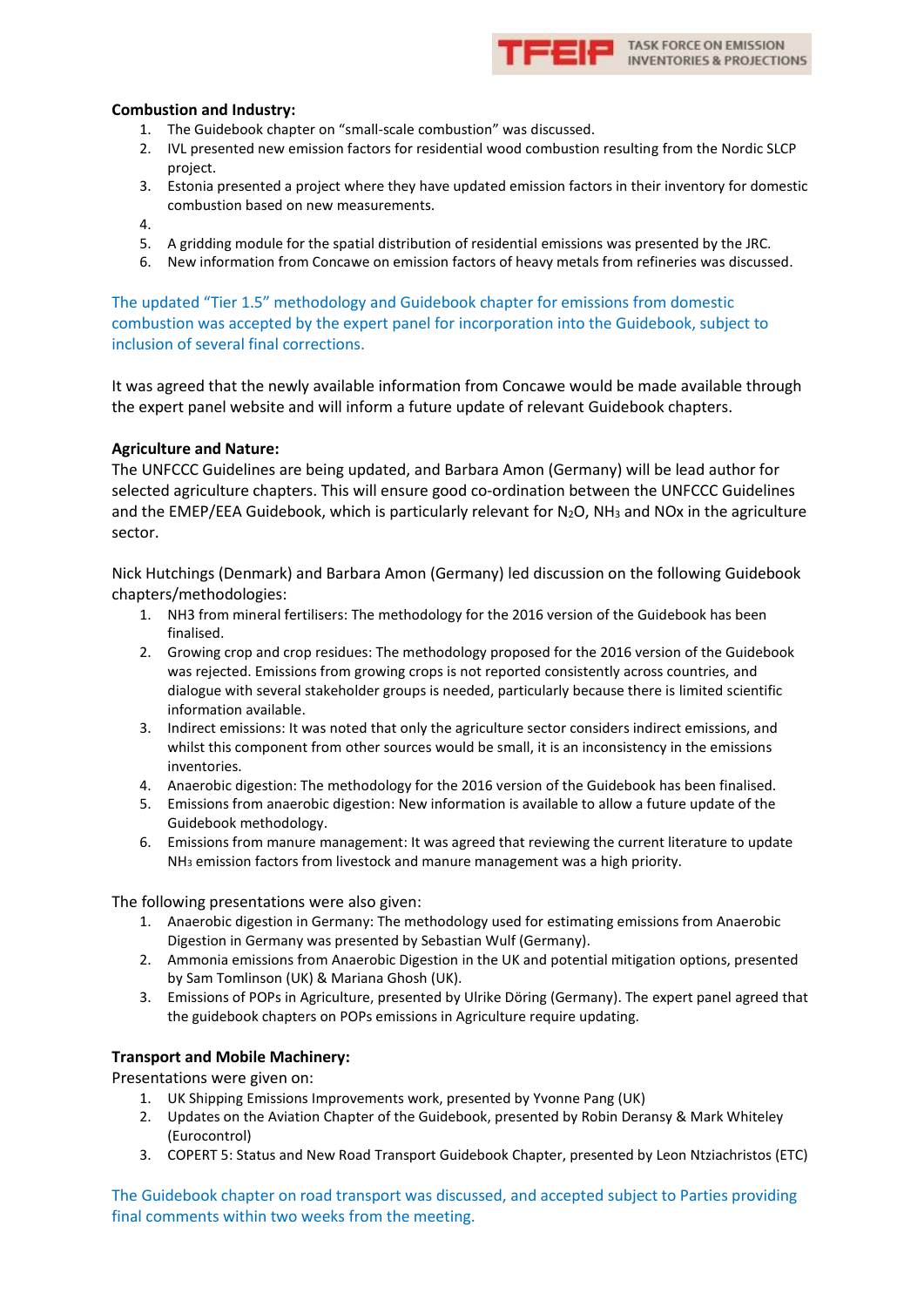

TASK FORCE ON EMISSION<br>INVENTORIES & PROJECTIONS

The Workplans of the Expert Panels for 2017-18 were discussed and agreed, and will form a part of the TFEIP workplan.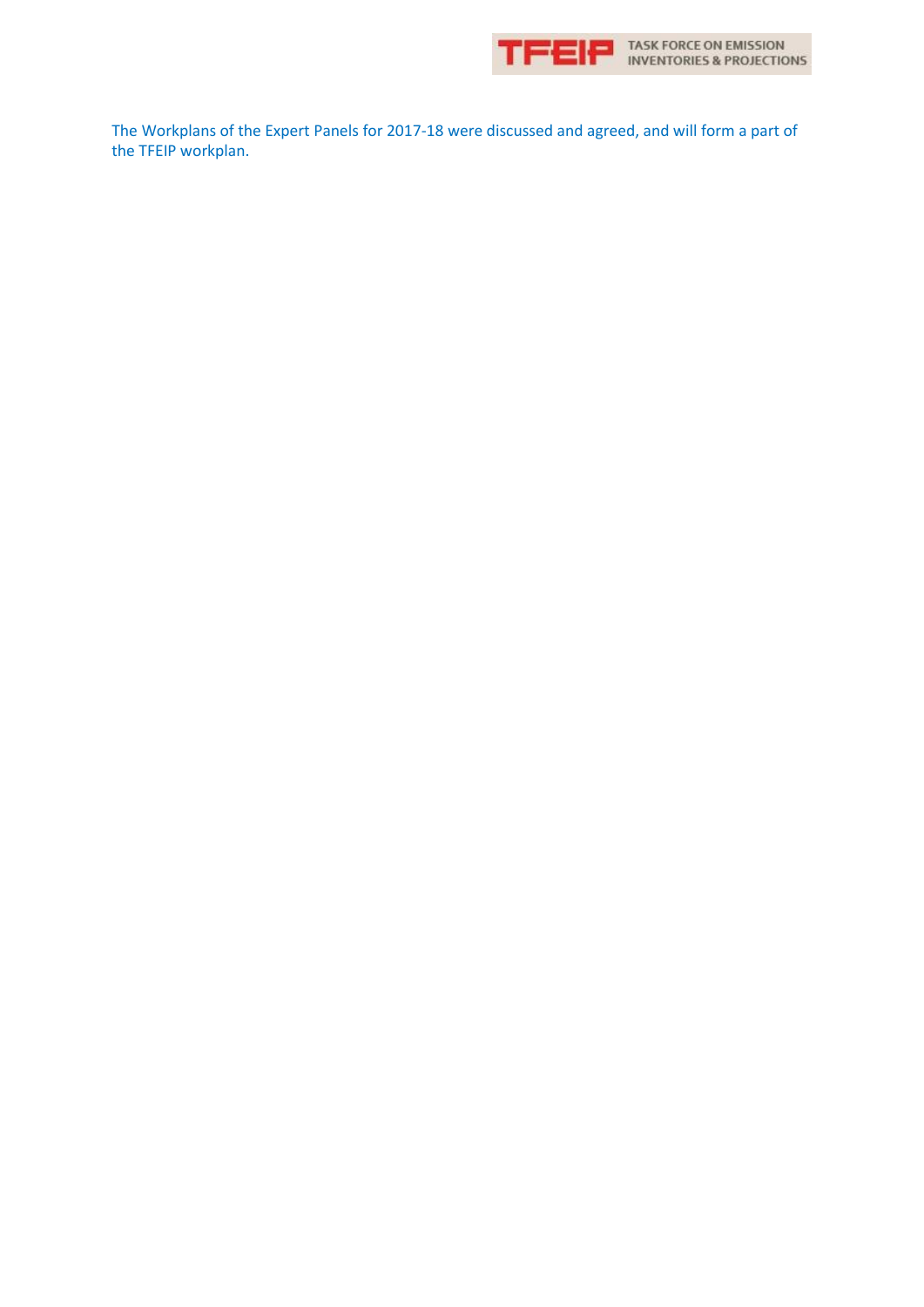

# **5. NEW SCIENCE**

Presentations were given on:

- 1. Road transport emissions, looking back at 'dieselgate', presented by Norbert Ligterink (Netherlands)
- 2. CO2 and NOx LDV emissions, Initiatives and Challenges, presented by Georgios Fontaras (JRC)
- 3. Progress in estimating PM emissions in UK, presented by Richard Claxton (UK)
- 4. The national emissions inventory, Republic of Turkey, presented by Ağça Gül Yilmaz (Turkey)
- 5. New POP emissions factors from waste combustion and cremation, presented by Kristina Juhrich (Germany)
- 6. Horizon 2020: ClairCity, presented by Carlo Trozzi (Italy)

Chris Dore (UK) presented the current status of the filterable/condensable PM issue, and the paper by Task Force on Measurements and Modelling. The Co-Chairs then led discussion.

The TFEIP agreed that:

- 1. **Consistency and transparency**: There is a clear need to improve the consistency of reporting across countries, and to improve the transparency of the PM metrics being used in emissions inventories.
- 2. **National reporting**: The preferred way forward with regards to reporting "condensable" PM, is for all Parties to include the condensable component when reporting emissions from selected source sectors (e.g. residential combustion and road transport). Other sectors (e.g. industrial sources) would use emission factors consistent with the filterable PM fraction, consistent with established measurement technologies for these sectors.
- 3. **Guidebook content**: Information in the Guidebook would need to provide emission factors consistent with the principles above i.e. clear guidance on whether "condensable" PM was included for each sector or not.

# **6. EIONET**

After an overview of EEA activities, presentations were given on:

- 1. The status of recent reporting of Member States under the new EU NEC Directive Anke Lükewille (EEA)
- 2. Examples of new EEA online tools and data services Federico Antognazza (EEA).

### **7. WORKPLAN**

The Expert Panel leaders reported back from their panel meetings. All of the EPs will update their workplans by 20<sup>th</sup> May.

The draft TFEIP workplan for 2017-2018 was presented and agreed. This included the following items:

**Core Work Programme:**

• This remains unchanged and includes items such as: arranging the annual meeting, providing effective co-ordination of information for the air quality pollutant emissions inventory community, communications and outreach activities as funding allows.

#### **Guidebook Development:**

- The long-term aim is to secure annual budget/funding to support the development of the Guidebook.
- Two items will be proposed for EMEP funding: A review of NH<sup>3</sup> EFs for livestock & manure management, and collaboration with the TFMM on the filterable/condensable PM issue.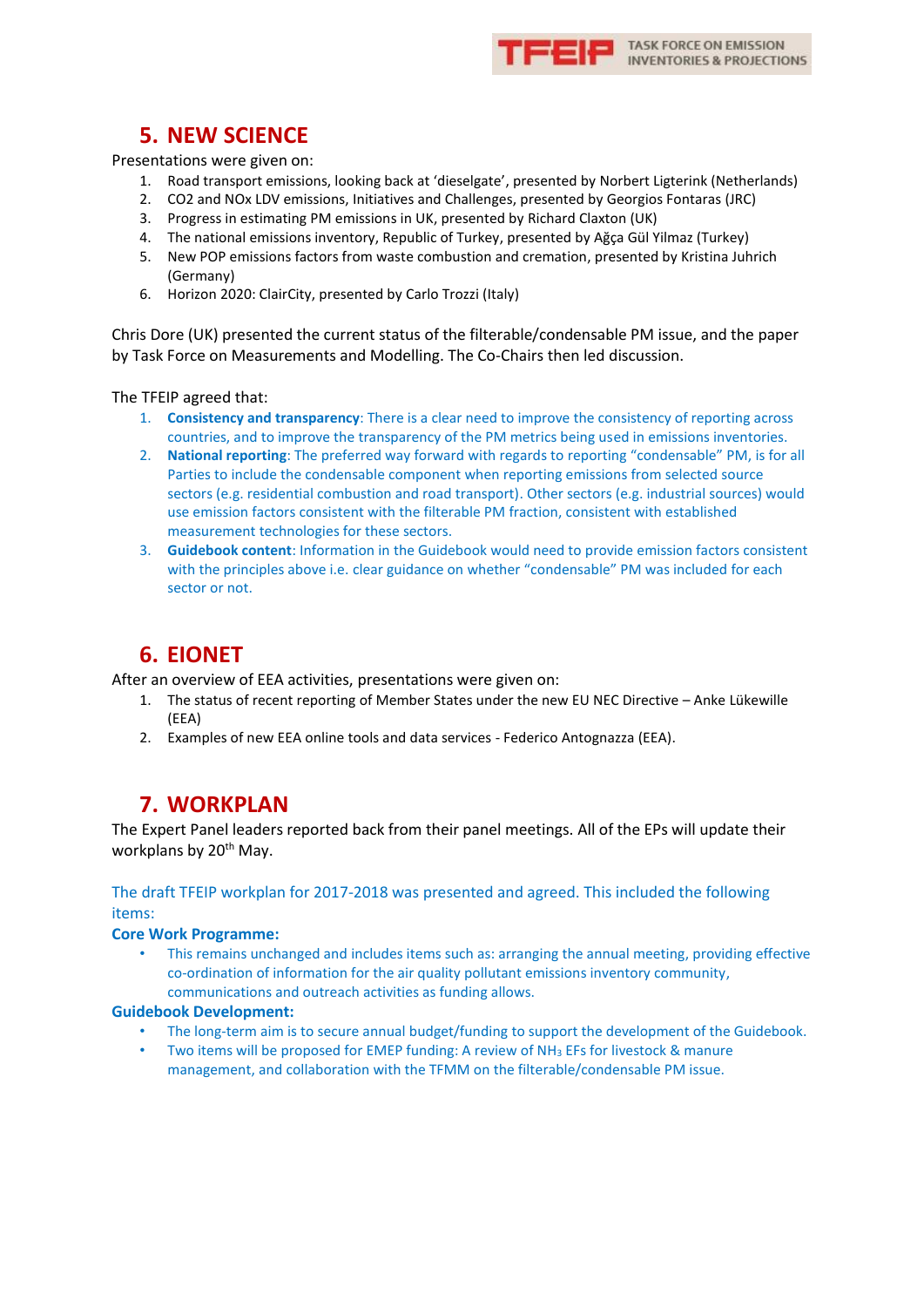

## **8. CONCLUSIONS AND CLOSE**

Draft conclusions from the meeting were presented and agreed.

The Co-chairs warmly thanked AGH University of Science and Technology, Krakow City Council and NILU for hosting the meeting, and their hospitality.

The Co-Chair also thanked the UK, the EEA and Finland for supporting the co-chairs of the TFEIP.

The meeting was then closed.

Meeting documents and presentations can be found on the following Websites: TFEIP[: http://www.tfeip-secretariat.org/meetings/](http://www.tfeip-secretariat.org/meetings/)

TFEIP Expert Panels:

<http://www.tfeip-secretariat.org/expert-panels-combustion-industry-meetings/> <http://www.tfeip-secretariat.org/expert-panel-on-transport-meetings/> <http://www.tfeip-secretariat.org/expert-panels-agriculture-nature-meetings/> <http://www.tfeip-secretariat.org/expert-panels-projections-meetings/>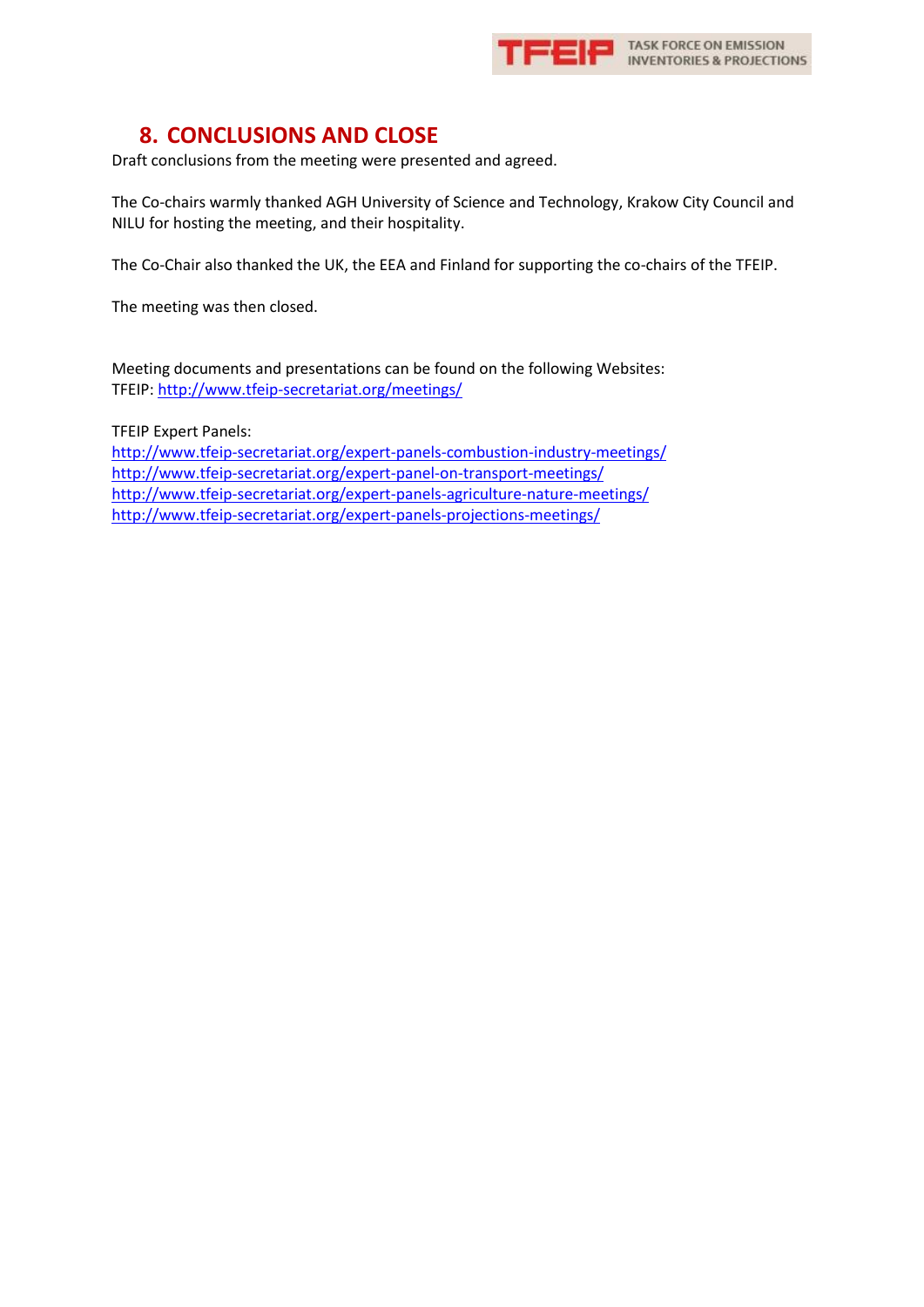

# **ANNEX 1: CONCLUSIONS FROM THE TFEIP2017 WORKSHOP**

The TFEIP 2017 Workshop was divided into three separate sessions:

- 1. Discussion with Countries from the Eastern Part of the EMEP Coverage
- 2. Uncertainties in Emissions Inventories
- 3. Quality Assurance and Quality Control in Emissions Inventories

### **Discussion with Countries from the Eastern Part of the EMEP Coverage**

Representatives from countries in Eastern Europe, Caucasus and Central Asia were invited to attend a discussion session on the barriers of reporting good quality emissions inventories under the CLRTAP.

Countries flagged the need for help with generating emissions projections, and therefore being able to use the emissions inventory as an effective policy support tool.

### **1. Activity Data**

The completeness of historic timeseries data is very variable from source to source, even for the largest sources. However, some detailed data is readily available. Time series consistency can be a challenging issue.

It was noted that countries tend to avoid making approximate emission estimates, rather than using best practice where there are challenges with sourcing data e.g. indicators or rescaling information from neighbouring countries. They were encouraged to focus on completeness at the outset (even if results would be approximate), and technical support would probably help with this initiative.

### **2. Lack of Co-ordination Between Ministries**

Several countries noted challenges in this area. There was a clear distinction between the AQ emissions estimates and climate change – the latter having a much stronger legal remit to obtain data, which drives co-ordination across Government Ministries/Departments.

The EMEP/EEA Guidebook provides guidance on institutional arrangements, and support

### **3. Lack of Staff and Funding**

Some countries have no officially defined team, and the work can therefore be somewhat ad hoc. Other countries have small teams, and find is challenging to undertake all of the work required. It was noted that the CLRTAP inventory reviews can provide a useful mechanism by which underresourcing can be flagged, and recommendations made to the relevant Government.

#### **4. Institutional Barriers**

Moldova and Georgia have signed an understanding with the UN/ECE, and are planning to ratify the Gothenburg Protocol. The Ukraine are also considering this. Uzbekistan is not party to CLRTAP, but is considering sign up to the CLRTAP and then the Gothenburg Protocol. Kazakhstan want to ratify the Heavy Metals and POPs Protocols, but need new national legislation first.

Some countries noted a lack of communication between the climate change and air quality communities, and the need to improve institutional arrangements.

#### **5. Outputs**

All countries agreed that support on generating gridded data would be helpful. It was also considered that gaining a better understanding of GAINS would be valuable. IIASA indicate their willingness to hold a workshop to help with this.

### **6. QAQC**

Support on QA/QC would be welcomed by countries, although it was appreciated that there is extensive guidance in the EMEP/EEA Guidebook.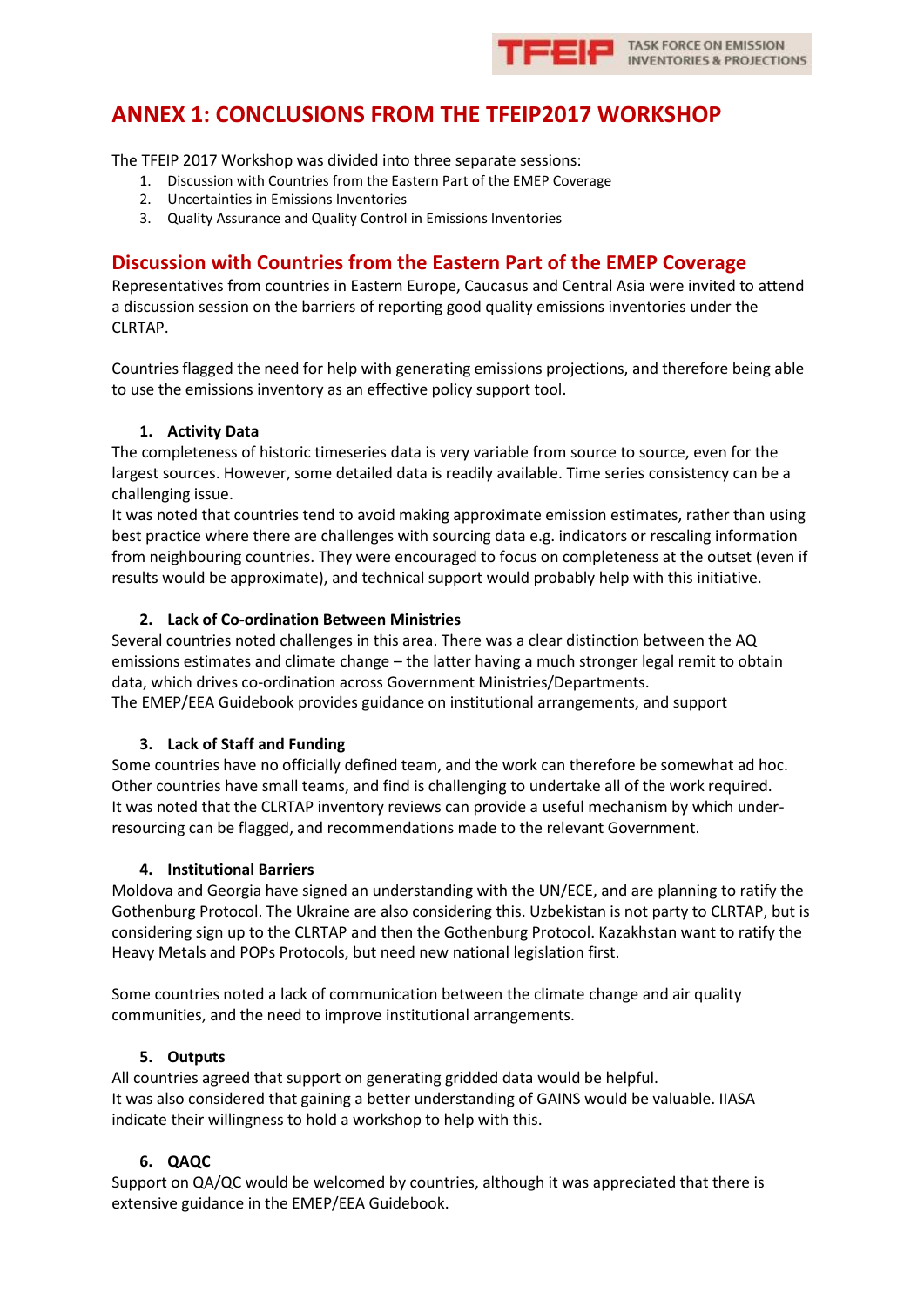

### **7. Highest Priorities**

Countries flagged their highest priorities including:

- Technical support on compiling gridded data.
- Support in developing the quality of available activity data.
- Improving institutional arrangements within the country.
- Increased funding/resources for the inventory team.

The TFEIP co-chairs thanked the representatives for attending, and thanked the EMEP Secretariat for providing financial support to country representatives.

### **Uncertainties in Emissions Inventories**

Presentations were given about the generation and use of uncertainties in air pollutant emission estimates.

- Introduction and challenges of uncertainties Chris Dore (UK): This explained the current shortcomings of the statistical approaches used, and suggested a new complementary approach to predict that extent to which estimates may be revised in the future. There was general interest, although the process requires development and testing.
- Calculation of uncertainties in the German inventory Kevin Hausmann (UBA): This showcased a database tool for generating uncertainties. The tool required substantial development, but is now working and available for others to use.
- Uncertainty evaluation in regional air quality management Carlo Trozzi: This showed that not much progress has been made on better evaluating uncertainties across the last decade. A system was shown that separately considers different aspects of uncertainties in emissions estimates: measurement method (quality), source specificity (relevance), spatial congruity (e.g. variability across countries), temporal congruity (e.g. representativeness for a specific year, and applicability to annual estimates).

#### Discussions concluded that:

- There needs to be improvement in the way that the emissions inventory community present uncertainty and changes in uncertainty.
- There are tools/approaches that can be used to better reflect the different aspects of uncertainty in emissions inventories. However, these are not currently being supported, and are therefore not being developed into readily usable methodologies.

### **Quality Assurance and Quality Control in Emissions Inventories**

Presentations and discussion around quality assurance and quality control procedures within air pollutant inventories.

- Introduction to QA/QC procedures Chris Dore (UK): This explained that most of the QA/QC guidance material in the EMEP/EEA Guidebook systems draws heavily on systems set up under the GHG emissions inventory requirements. It was also noted that the CLRTAP emissions inventory reviews have not ever reviewed the QA/QC systems in countries.
- Recent improvements to QA/QC procedures in the UK inventory Ross Hunter (Ricardo Energy & Environment): Improvements to, and investment in, QA/QC systems in the UK emissions inventory have been driven by changes in the needs of the UK Government. Models, which encompasses a ride range of spreadsheets and databases, are assessed using a quality scoring, and more critical models are required to have higher quality standards. The